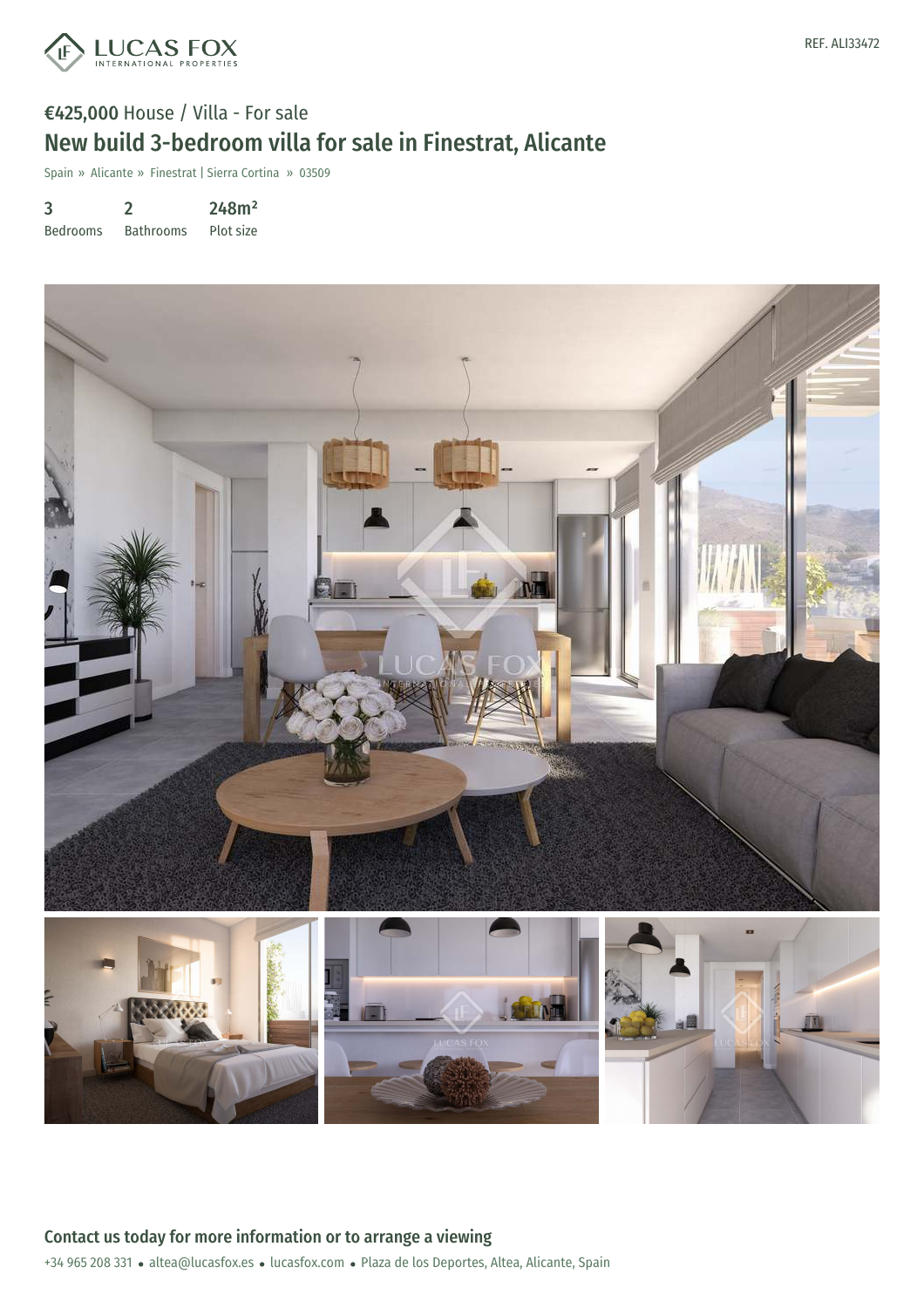

## €425,000 House / Villa - For sale New build 3-bedroom villa for sale in Finestrat, Alicante

Spain » Alicante » Finestrat | Sierra Cortina » 03509

3 Bedrooms 2 Bathrooms 248m² Plot size

OVERVIEW

## Newly built 3-bedroom villa for sale in a luxury residential complex, with private security, spectacular views and several swimming pools in Finestrat, Alicante.

Fantastic luxury new build villa in the area of Sierra Cortina de Finestrat. An area just 8 minutes from Benidorm. Alicante international airport is just 50 kilometres away on the AP-7 motorway.

It has a usable area of 126 m<sup>2</sup>, plus the terrace and the garden, with a 248 m<sup>2</sup> plot. It has 3 bedrooms, 2 complete bathrooms, a terrace, garden and parking. All with spectacular open views to a beautiful horizon, the Mediterranean Sea.

The villa is equipped with the latest technology applied to comfort: aerothermal air conditioning, smart mailboxes, thermal and acoustic insulation. The house is all exterior, with Climalit windows, lacquered interior doors, smooth painted walls, fitted wardrobes in all bedrooms and the kitchen is fully equipped.

It is a resort designed so that you can enjoy the green areas, sports spaces, outdoor and heated swimming pools, jacuzzi, sauna, paddle tennis, gym, etc. All of this, with a guarantee of accessibility for people with reduced mobility and with the guarantee to live in a space protected by private security.



[lucasfox.com/go/ali33472](https://www.lucasfox.com/go/ali33472)